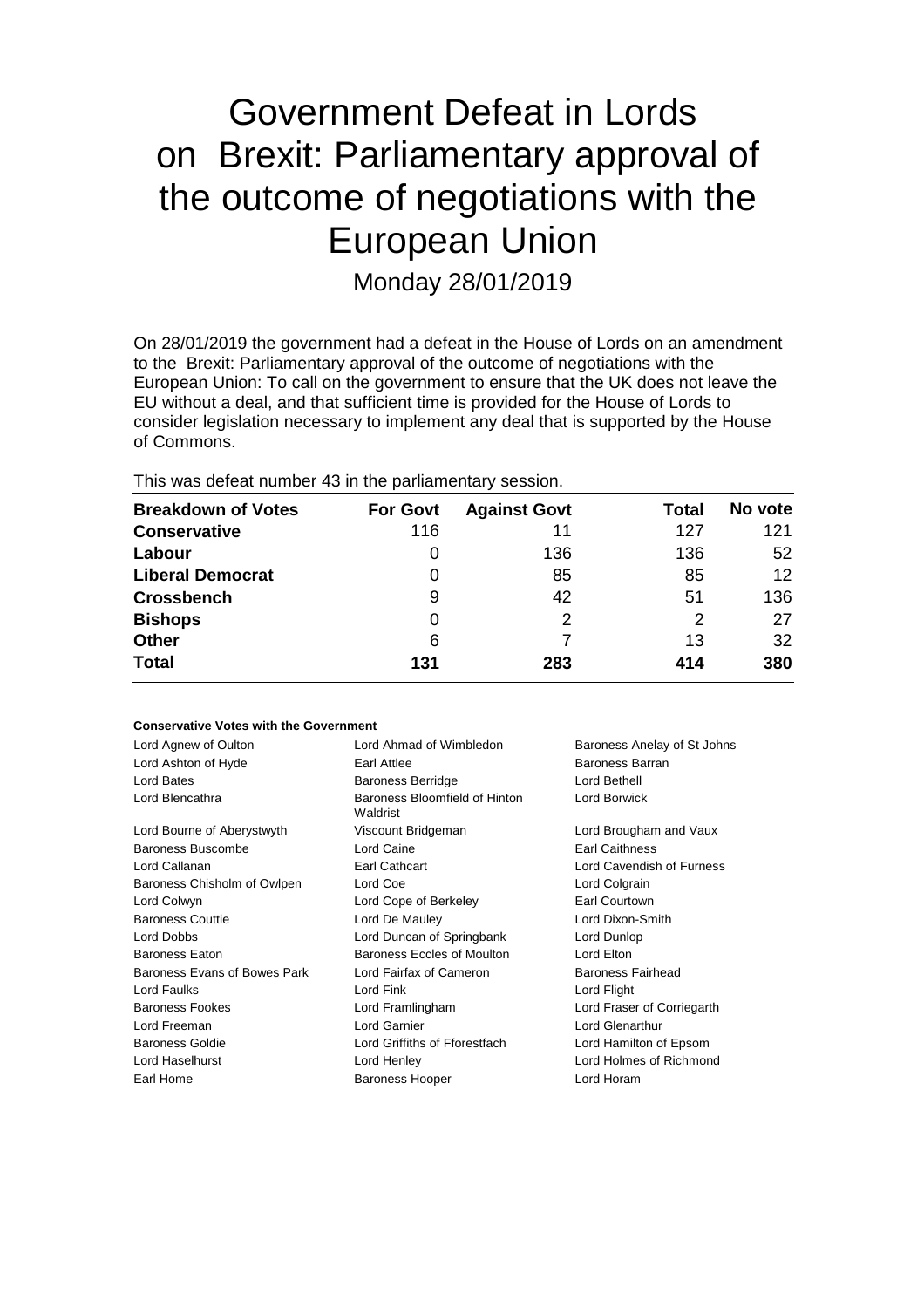| Earl Howe                                 | Lord Howell of Guildford        | Lord Hunt of Wirra             |
|-------------------------------------------|---------------------------------|--------------------------------|
| Baroness Jenkin of Kennington             | Lord Keen of Elie               | Lord King of Bridg             |
| Lord Lamont of Lerwick                    | Lord Lexden                     | Earl Liverpool                 |
| Lord Lucas                                | Lord MacGregor of Pulham Market | Lord Magan of Ca               |
| Lord Mancroft                             | <b>Baroness Manzoor</b>         | Lord Marlesford                |
| Lord McInnes of Kilwinning                | <b>Baroness Meyer</b>           | Duke of Montrose               |
| Baroness Morris of Bolton                 | Baroness Neville-Rolfe          | <b>Baroness Newlove</b>        |
| <b>Baroness Noakes</b>                    | Lord Norton of Louth            | Lord O'Shaughnes               |
| Lord Patten                               | <b>Lord Pickles</b>             | Lord Polak                     |
| Lord Popat                                | Lord Porter of Spalding         | Lord Randall of U <sub>2</sub> |
| <b>Baroness Redfern</b>                   | Lord Ribeiro                    | Viscount Ridley                |
| Lord Robathan                             | Lord Saatchi                    | Lord Sassoon                   |
| <b>Baroness Sater</b>                     | Baroness Scott of Bybrook       | <b>Baroness Seccom</b>         |
| Earl Selborne                             | Lord Selkirk of Douglas         | Lord Sheikh                    |
| Lord Sherbourne of Didsbury               | Lord Shinkwin                   | Lord Smith of Hind             |
| Lord Sterling of Plaistow                 | <b>Baroness Stroud</b>          | <b>Baroness Sugg</b>           |
| Lord Taylor of Holbeach                   | Lord Tebbit                     | Lord Trimble                   |
| Baroness Vere of Norbiton                 | Baroness Verma                  | Lord Wasserman                 |
| Lord Wei                                  | <b>Baroness Wilcox</b>          | <b>Baroness Williams</b>       |
| Lord Young of Cookham                     | Viscount Younger of Leckie      |                                |
| Conservative Votes against the Covernment |                                 |                                |

**Conservative Votes against the Government**

Lord Cormack Lord Deben Viscount Hailsham Lord Mackay of Clashfern Baroness Neville-Jones Lord Northbrook Duke of Wellington **Baroness Wheatcroft** 

Baroness Altmann Lord Balfe Lord Bowness

Lord Hunt of Wirral Lord King of Bridgwater Earl Liverpool Aarket Lord Magan of Castletown Lord Marlesford Baroness Newlove Lord O'Shaughnessy Lord Polak Lord Randall of Uxbridge Viscount Ridley Lord Sassoon Baroness Seccombe Lord Sheikh Lord Smith of Hindhead Baroness Sugg Lord Trimble Lord Wasserman Baroness Williams of Trafford

### **Labour Votes with the Government**

## **Labour Votes against the Government**

Baroness Amos **Lord Anderson of Swansea** Baroness Andrews Baroness Armstrong of Hill Top Lord Bach Baroness Bakewell Lord Bassam of Brighton Lord Beecham Lord Berkeley Lord Blunkett **Lord Boateng** Lord Bradley **Lord Bradley** Lord Bragg Lord Brennan Lord Brooke of Alverthorpe Lord Brookman Lord Browne of Ladyton Baroness Bryan of Partick Lord Campbell-Savours Lord Carter of Coles Lord Cashman Baroness Chakrabarti Viscount Chandos Lord Christopher Lord Clark of Windermere **Lord Collins of Highbury** Baroness Corston Baroness Crawley Lord Cunningham of Felling Lord Davies of Oldham Lord Davies of Stamford **Lord Desai** Baroness Donaghy Lord Donoughue **Baroness Drake** Lord Drayson Lord Dubs Lord Elder Lord Falconer of Thoroton Lord Faulkner of Worcester Lord Filkin Lord Foulkes of Cumnock Baroness Gale **Communist Contract Contract Contract Contract Contract Contract Contract Contract Contract Contract Contract Contract Contract Contract Contract Contract Contract Contract Contract Contract Contract Contract** Baroness Goudie Lord Grantchester Lord Griffiths of Burry Port Lord Hain Viscount Hanworth Lord Harris of Haringey Lord Haworth **Baroness Hayter of Kentish Town** Baroness Healy of Primrose Hill Baroness Henig Baroness Hilton of Eggardon Lord Hollick Lord Hoyle Lord Hughes of Woodside Lord Hunt of Chesterton Lord Hunt of Kings Heath Baroness Jay of Paddington Baroness Jones of Whitchurch Lord Jones Lord Judd Lord Kennedy of Southwark Baroness Kennedy of Cradley **Baroness Kingsmill Baroness Lord Knight of Weymouth** Baroness Lawrence of Clarendon Lord Layard Lord Lea of Crondall Lord Lennie Baroness Liddell of Coatdyke Lord Liddle Baroness Lister of Burtersett Lord Livermore Lord Lord MacKenzie of Culkein

Baroness Adams of Craigielea Lord Adonis Lord Annual Lord Alli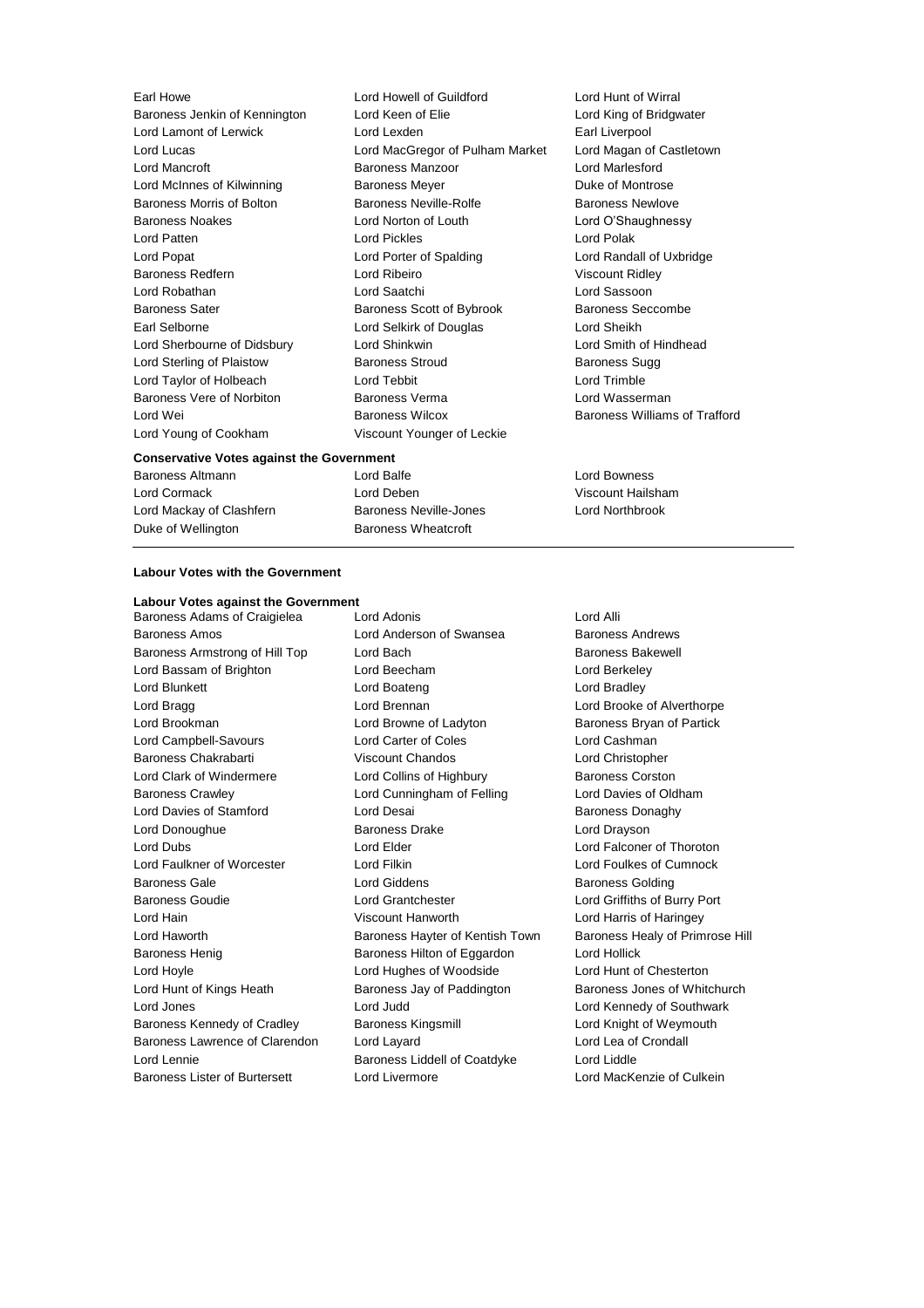Baroness Massey of Darwen Lord Maxton Lord McAvoy Baroness McDonagh Baroness McIntosh of Hudnall Lord McKenzie of Luton Lord McNicol of West Kilbride Lord Mendelsohn Lord Monks Baroness Morgan of Huyton Lord Morgan **Baroness Morris of Yardley** Lord Morris of Handsworth Lord Morris of Aberavon Lord Murphy of Torfaen Baroness Osamor **Example 2** Lord Pendry **Example 2 Baroness Pitkeathley** Lord Prescott **Baroness Prosser Baroness Prosser Lord Puttnam** Lord Radice **Baroness Ramsay of Cartvale** Baroness Rebuck Lord Reid of Cardowan Lord Robertson of Port Ellen Lord Rooker Lord Rosser **Baroness Royall of Blaisdon** Lord Sawyer Baroness Sherlock Viscount Simon Baroness Smith of Gilmorehill Baroness Smith of Basildon Lord Snape Lord Stevenson of Balmacara Lord Stone of Blackheath Baroness Taylor of Bolton Baroness Thornton Lord Tomlinson **Lord Touhig Lord Touhig Lord Triesman** Lord Tunnicliffe **Lord Turnberg** Lord Turnberg **Baroness Warwick of Undercliffe** Lord Watson of Invergowrie Lord Watts Lord West of Spithead Baroness Wheeler **Baroness Whitaker** Lord Whitty Lord Wood of Anfield **Lord Woolmer of Leeds** Baroness Young of Old Scone Lord Young of Norwood Green

### **Liberal Democrat Votes with the Government**

### **Liberal Democrat Votes against the Government**

Lord Addington Lord Allan of Hallam Lord Alliance Baroness Bakewell of Hardington Mandeville Baroness Walmsley Lord Watson of Richmond Lord Willis of Knaresborough Lord Wrigglesworth

Baroness Benjamin Baroness Bonham-Carter of Yarnbury Baroness Bowles of Berkhamsted Lord Bradshaw Baroness Brinton Lord Bruce of Bennachie Lord Burnett Baroness Burt of Solihull Lord Campbell of Pittenweem Lord Chidgey Lord Clement-Jones Lord Cotter Lord Dholakia Baroness Doocey Baroness Featherstone Lord Foster of Bath **Lord Fox** Lord Fox **Baroness Garden of Frognal** Lord German Lord Goddard of Stockport Lord Greaves Baroness Grender **Baroness Hamwee** Baroness Hamwee Baroness Harris of Richmond Baroness Humphreys Lord Hussain Baroness Hussein-Ece Baroness Janke Baroness Jolly Lord Jones of Cheltenham Baroness Kramer **Example 2** Lord Lee of Trafford **Baroness Ludford** Baroness Ludford Baroness Maddock Lord Marks of Henley-on-Thames Lord McNally Lord Newby Baroness Northover Lord Oates Lord Paddick **Lord Palmer of Childs Hill Baroness Parminter** Baroness Pinnock Lord Purvis of Tweed Baroness Randerson Lord Razzall Lord Redesdale Lord Rennard Lord Scriven **Lord Sharkey Lord Sharkey Baroness Sheehan** Lord Shipley Lord Shutt of Greetland Baroness Smith of Newnham Lord Steel of Aikwood Lord Stephen Lord Stoneham of Droxford Lord Storey **Lord Stunell** Lord Stunell **Baroness** Suttie Lord Thomas of Gresford Baroness Thornhill Viscount Thurso Lord Tope Lord Tyler Baroness Tyler of Enfield Lord Vallance of Tummel Lord Verjee Lord Wallace of Saltaire

Baroness Barker **Lord Beith** 

Lord Roberts of Llandudno Lord Rodgers of Quarry Bank Baroness Scott of Needham Market Lord Taverne **Lord Teverson** Baroness Thomas of Winchester